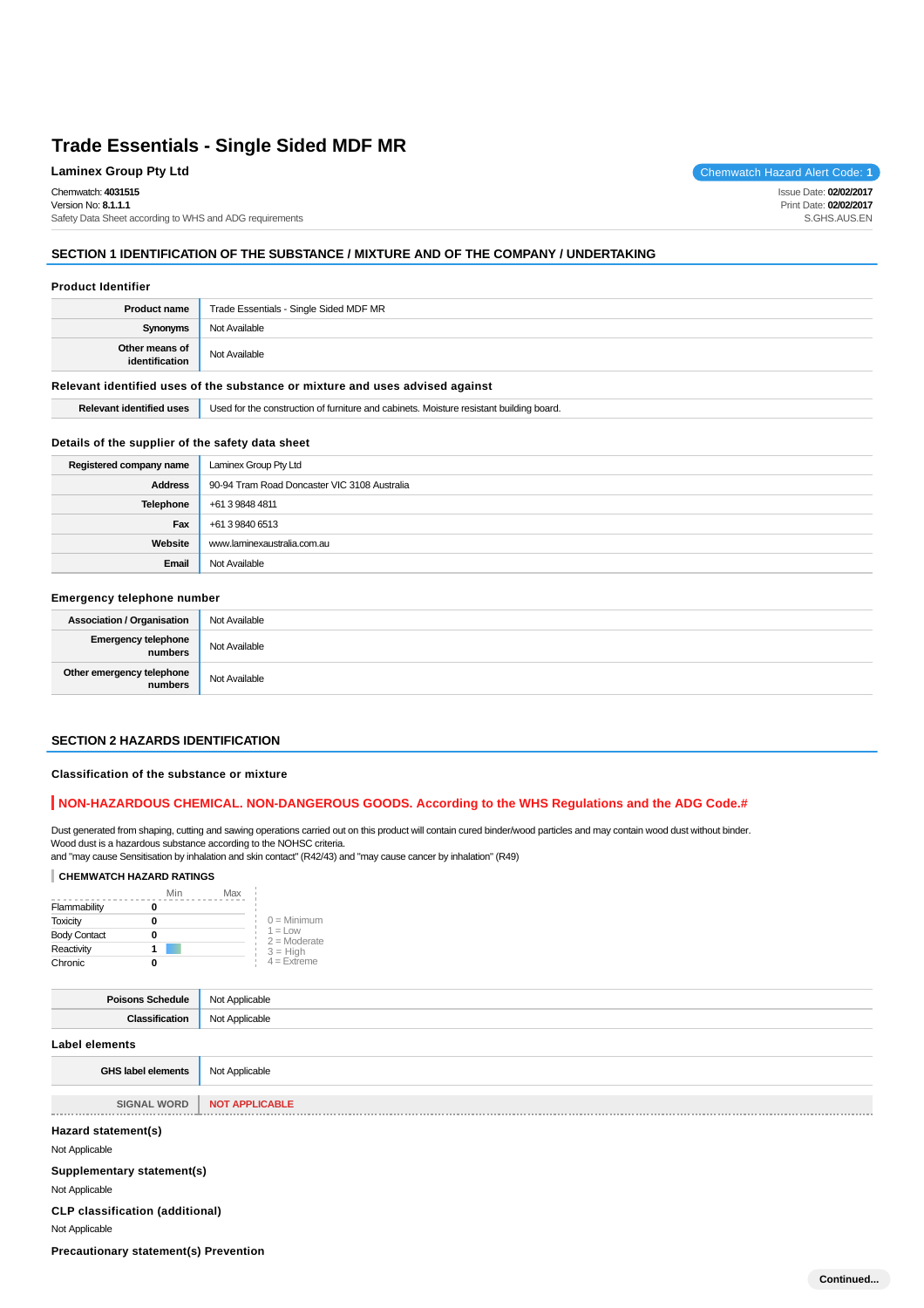## Not Applicable

**Precautionary statement(s) Response**

Not Applicable

**Precautionary statement(s) Storage**

Not Applicable

**Precautionary statement(s) Disposal**

Not Applicable

## **SECTION 3 COMPOSITION / INFORMATION ON INGREDIENTS**

## **Substances**

See section below for composition of Mixtures

#### **Mixtures**

| <b>CAS No</b> | %[weight] | Name                                                 |
|---------------|-----------|------------------------------------------------------|
|               |           | wood panel containing                                |
| Not Available | >85       | wood particles                                       |
|               |           | bonded together with                                 |
| 9011-05-6     | < 13      | urea/ formaldehyde resin                             |
| 25036-13-9    | < 13      | melamine/ urea/ formaldehyde resin                   |
| 8002-74-2     | $2$       | paraffin wax                                         |
| 50-00-0       | 0.0001    | formaldehyde.                                        |
|               |           | dust from sawing and forming operations will contain |
| Not avail.    | NotSpec.  | wood dust softwood                                   |
| Not Available | NotSpec.  | cured binder                                         |

## **SECTION 4 FIRST AID MEASURES**

## **Description of first aid measures**

| <b>Eye Contact</b>  | If this product comes in contact with eyes:<br>• Wash out immediately with water.<br>If irritation continues, seek medical attention.<br>Removal of contact lenses after an eye injury should only be undertaken by skilled personnel.<br>Generally not applicable. |
|---------------------|---------------------------------------------------------------------------------------------------------------------------------------------------------------------------------------------------------------------------------------------------------------------|
| <b>Skin Contact</b> | If skin contact occurs:<br>Immediately remove all contaminated clothing, including footwear.<br>Flush skin and hair with running water (and soap if available).<br>Seek medical attention in event of irritation.                                                   |
| <b>Inhalation</b>   | If fumes or combustion products are inhaled remove from contaminated area.<br>Seek medical attention.                                                                                                                                                               |
| Ingestion           | Immediately give a glass of water.<br>First aid is not generally required. If in doubt, contact a Poisons Information Centre or a doctor.                                                                                                                           |

**Indication of any immediate medical attention and special treatment needed**

Treat symptomatically.

## **SECTION 5 FIREFIGHTING MEASURES**

## **Extinguishing media**

- Water spray or fog.
- Alcohol stable foam.
- Dry chemical powder.
- Carbon dioxide.

## **Special hazards arising from the substrate or mixture**

| <b>Fire Incompatibility</b>    | Avoid contamination with oxidising agents i.e. nitrates, oxidising acids, chlorine bleaches, pool chlorine etc. as ignition may result                                                                                                                                                     |  |  |
|--------------------------------|--------------------------------------------------------------------------------------------------------------------------------------------------------------------------------------------------------------------------------------------------------------------------------------------|--|--|
| <b>Advice for firefighters</b> |                                                                                                                                                                                                                                                                                            |  |  |
| <b>Fire Fighting</b>           | Alert Fire Brigade and tell them location and nature of hazard.<br>• Wear breathing apparatus plus protective gloves.<br>Prevent, by any means available, spillage from entering drains or water courses.<br>• Use water delivered as a fine spray to control fire and cool adjacent area. |  |  |
| <b>Fire/Explosion Hazard</b>   | Combustible. Will burn if ignited.<br>Combustion products include:<br>carbon monoxide (CO)<br>carbon dioxide (CO2)<br>and minor amounts of                                                                                                                                                 |  |  |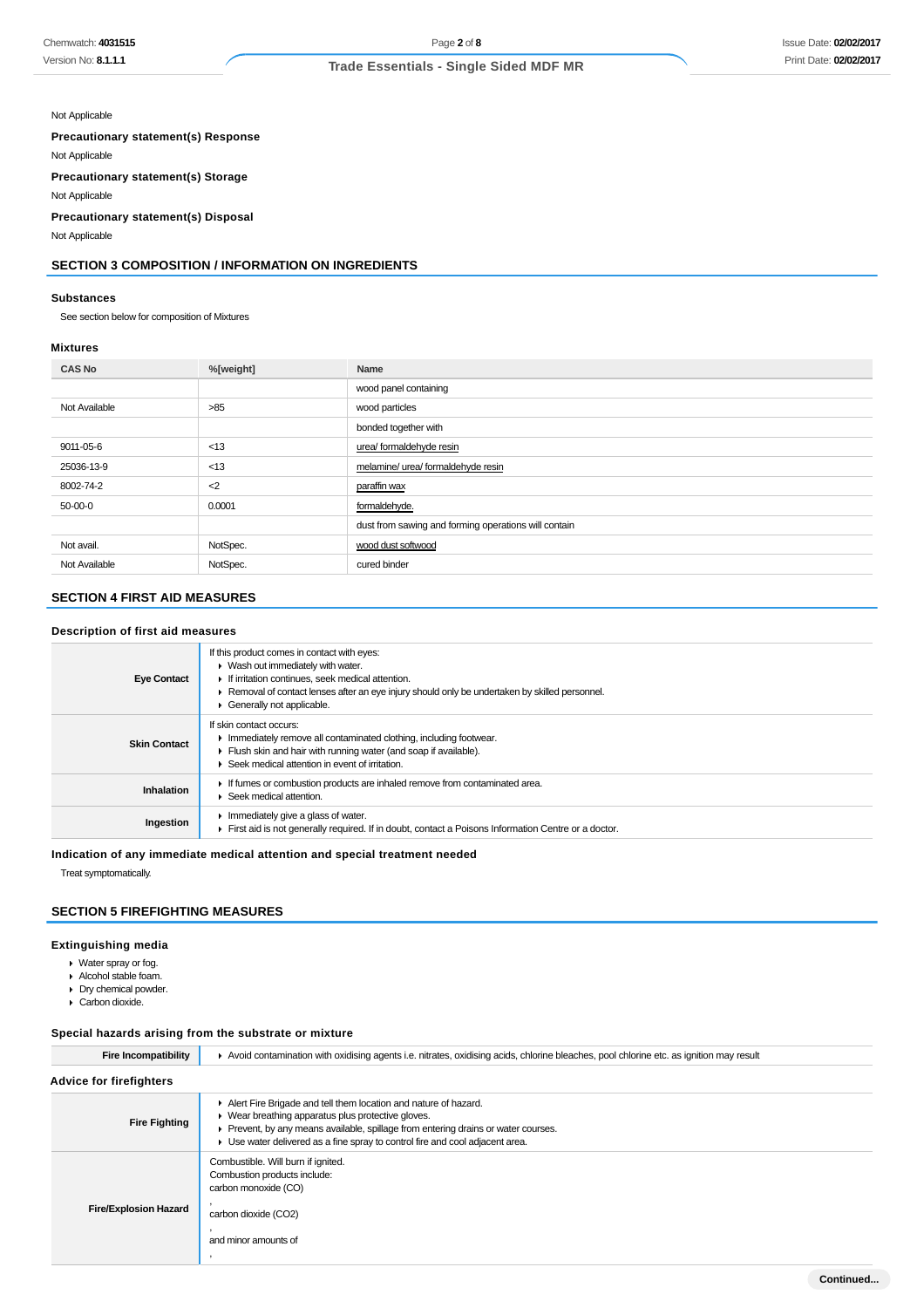|                | hydrogen cyanide                                              |
|----------------|---------------------------------------------------------------|
|                | other pyrolysis products typical of burning organic material. |
| <b>HAZCHEM</b> | Not Applicable                                                |

## **SECTION 6 ACCIDENTAL RELEASE MEASURES**

## **Personal precautions, protective equipment and emergency procedures**

See section 8

## **Environmental precautions**

See section 12

## **Methods and material for containment and cleaning up**

| <b>Minor Spills</b> | Clean up all spills immediately.<br>Secure load if safe to do so.<br>Bundle/collect recoverable product.<br>Collect remaining material in containers with covers for disposal. |
|---------------------|--------------------------------------------------------------------------------------------------------------------------------------------------------------------------------|
| <b>Major Spills</b> | Clean up all spills immediately.<br>Secure load if safe to do so.<br>Bundle/collect recoverable product.<br>Collect remaining material in containers with covers for disposal. |

Personal Protective Equipment advice is contained in Section 8 of the SDS.

## **SECTION 7 HANDLING AND STORAGE**

### **Precautions for safe handling**

| Conditions for safe storage, including any incompatibilities |                                                                                                                                                                                                                      |
|--------------------------------------------------------------|----------------------------------------------------------------------------------------------------------------------------------------------------------------------------------------------------------------------|
| Other information                                            | Store away from incompatible materials.                                                                                                                                                                              |
| Safe handling                                                | Avoid generating and breathing dust<br>Avoid contact with skin and eyes.<br>▶ Wear nominated personal protective equipment when handling.<br>Use in a well-ventilated area.<br>Use good occupational work practices. |

| Suitable container      | No restriction on the type of containers. Packing as recommended by manufacturer. Check all material is clearly labelled. |
|-------------------------|---------------------------------------------------------------------------------------------------------------------------|
| Storage incompatibility | Avoid reaction with oxidising agents                                                                                      |

## **SECTION 8 EXPOSURE CONTROLS / PERSONAL PROTECTION**

## **Control parameters**

## **OCCUPATIONAL EXPOSURE LIMITS (OEL)**

### **INGREDIENT DATA**

| Source                       | Ingredient         | <b>Material name</b>  | <b>TWA</b>          | <b>STEL</b>                                | Peak          | <b>Notes</b>  |
|------------------------------|--------------------|-----------------------|---------------------|--------------------------------------------|---------------|---------------|
| Australia Exposure Standards | paraffin wax       | Paraffin wax (fume)   | $2 \text{ ma/m}$ 3  | Not Available                              | Not Available | Not Available |
| Australia Exposure Standards | formaldehyde.      | Formaldehvde          | 1.2 mg/m3 / 1 ppm   | $2.5 \,\mathrm{mq/m}$ $3/2 \,\mathrm{ppm}$ | Not Available | Sen           |
| Australia Exposure Standards | wood dust softwood | Wood dust (soft wood) | $5 \,\mathrm{mq/m}$ | $10 \text{ mg/m}$                          | Not Available | Sen           |

#### **EMERGENCY LIMITS**

| Ingredient                            | <b>Material name</b> | TEEL-1              | TEEL-2              | TEEL-3        |
|---------------------------------------|----------------------|---------------------|---------------------|---------------|
| paraffin wax                          | Paraffin, n-         | $6 \,\mathrm{mg/m}$ | 66 mg/m3            | 400 mg/m3     |
| formaldehyde.                         | Formaldehyde         | Not Available       | Not Available       | Not Available |
|                                       |                      |                     |                     |               |
| Ingredient                            | <b>Original IDLH</b> |                     | <b>Revised IDLH</b> |               |
| wood particles                        | Not Available        |                     | Not Available       |               |
| urea/ formaldehyde resin              | Not Available        |                     | Not Available       |               |
| melamine/ urea/ formaldehyde<br>resin | Not Available        |                     | Not Available       |               |
| paraffin wax                          | Not Available        |                     | Not Available       |               |
| formaldehyde.                         | 30 ppm               |                     | 20 ppm              |               |
| wood dust softwood                    | Not Available        |                     | Not Available       |               |
| cured binder                          | Not Available        |                     | Not Available       |               |

#### **Exposure controls**

**Appropriate engineering controls** Engineering controls are used to remove a hazard or place a barrier between the worker and the hazard. Well-designed engineering controls can be highly effective in protecting workers and will typically be independent of worker interactions to provide this high level of protection.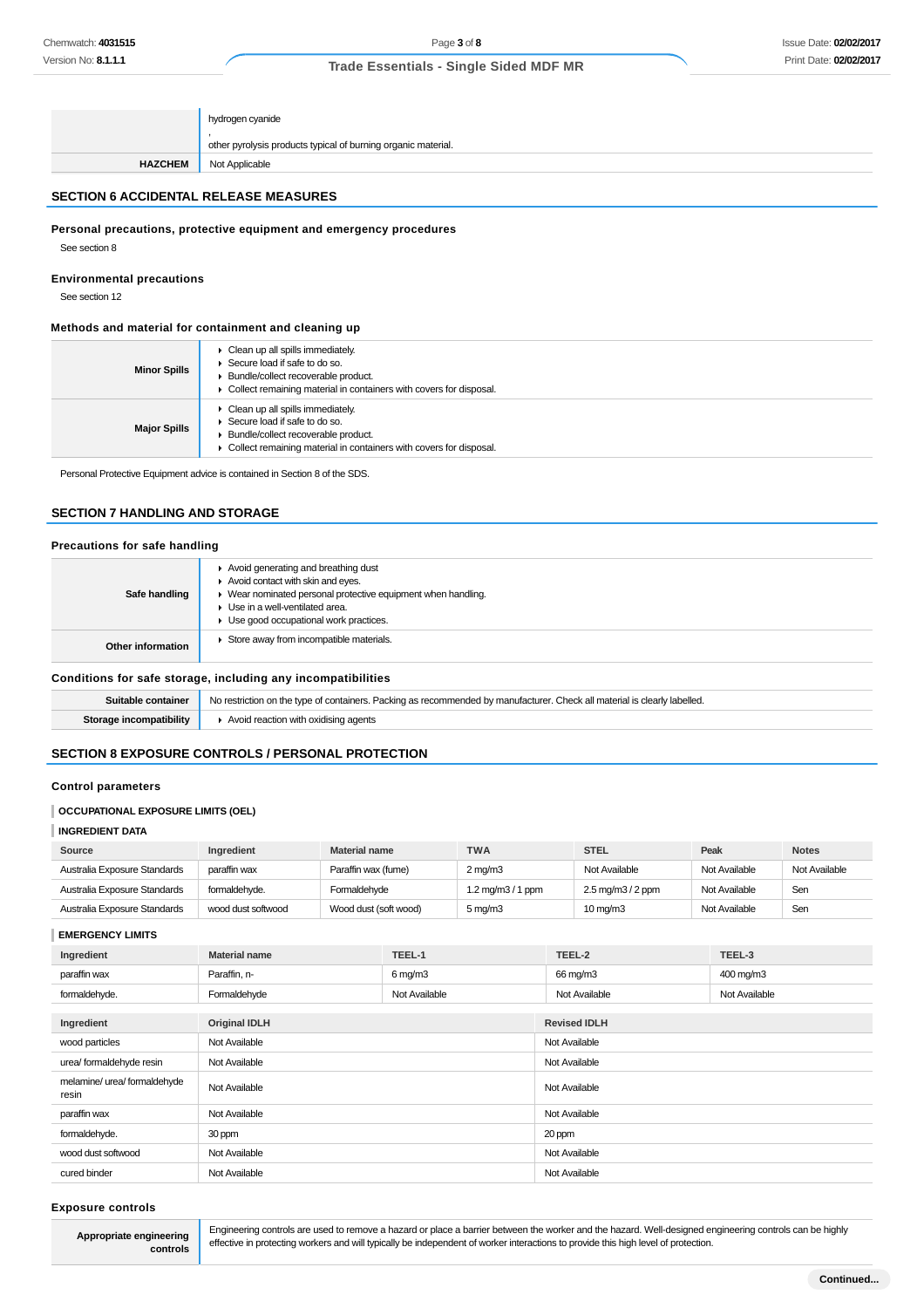|                            | The basic types of engineering controls are:<br>Process controls which involve changing the way a job activity or process is done to reduce the risk.<br>Enclosure and/or isolation of emission source which keeps a selected hazard "physically" away from the worker and ventilation that strategically "adds" and<br>"removes" air in the work environment.                                                                                                                                                                                                                                                                                                                    |
|----------------------------|-----------------------------------------------------------------------------------------------------------------------------------------------------------------------------------------------------------------------------------------------------------------------------------------------------------------------------------------------------------------------------------------------------------------------------------------------------------------------------------------------------------------------------------------------------------------------------------------------------------------------------------------------------------------------------------|
| <b>Personal protection</b> |                                                                                                                                                                                                                                                                                                                                                                                                                                                                                                                                                                                                                                                                                   |
| Eye and face protection    | Safety glasses with side shields.<br>Chemical goggles.<br>► Contact lenses may pose a special hazard; soft contact lenses may absorb and concentrate irritants. A written policy document, describing the wearing of<br>lenses or restrictions on use, should be created for each workplace or task.                                                                                                                                                                                                                                                                                                                                                                              |
| Skin protection            | See Hand protection below                                                                                                                                                                                                                                                                                                                                                                                                                                                                                                                                                                                                                                                         |
| Hands/feet protection      | ▶ Wear chemical protective gloves, e.g. PVC.<br>• Wear safety footwear or safety gumboots, e.g. Rubber<br>NOTE:<br>The material may produce skin sensitisation in predisposed individuals. Care must be taken, when removing gloves and other protective equipment, to avoid<br>all possible skin contact.<br>► Contaminated leather items, such as shoes, belts and watch-bands should be removed and destroyed.                                                                                                                                                                                                                                                                 |
| <b>Body protection</b>     | See Other protection below                                                                                                                                                                                                                                                                                                                                                                                                                                                                                                                                                                                                                                                        |
| Other protection           | $\triangleright$ Overalls.<br>▶ P.V.C. apron.<br>▶ Barrier cream.<br>Avoid breathing dust when sawing or grinding.<br>WARNING: Wood dusts have been classified by the IARC as Group 1: CARCINOGENIC TO HUMANS.<br>Wood dusts produce dermatitis and an increased risk of upper respiratory disease. Epidemiological studies in furniture workers show an increased risk of lung,<br>tongue, pharynx and nasal cancer. An excess risk of leukaemia amongst millwrights probably is associated with exposure to various components used in wood<br>preservation.<br>When cutting wear approved dust respirator to avoid inhalation of wood dust created during the cutting process. |
| <b>Thermal hazards</b>     | Not Available                                                                                                                                                                                                                                                                                                                                                                                                                                                                                                                                                                                                                                                                     |

#### **Recommended material(s)**

#### **GLOVE SELECTION INDEX**

Glove selection is based on a modified presentation of the:  **"Forsberg Clothing Performance Index".**

 The effect(s) of the following substance(s) are taken into account in the **computergenerated** selection:

Trade Essentials - Single Sided MDF MR

| <b>Material</b>       | <b>CPI</b> |
|-----------------------|------------|
| <b>BUTYL</b>          | C          |
| <b>NATURAL RUBBER</b> | C          |
| NATURAL+NEOPRENE      | C          |
| <b>NEOPRENE</b>       | C          |
| NEOPRENE/NATURAL      | C          |
| <b>NITRILE</b>        | C          |
| <b>PE</b>             | C          |
| PE/EVAL/PE            | C          |
| <b>PVC</b>            | C          |
| <b>TEFLON</b>         | C          |
| <b>VITON</b>          | C          |

\* CPI - Chemwatch Performance Index

A: Best Selection

B: Satisfactory; may degrade after 4 hours continuous immersion

C: Poor to Dangerous Choice for other than short term immersion

**NOTE**: As a series of factors will influence the actual performance of the glove, a final selection must be based on detailed observation. -

\* Where the glove is to be used on a short term, casual or infrequent basis, factors such as "feel" or convenience (e.g. disposability), may dictate a choice of gloves which might otherwise be unsuitable following long-term or frequent use. A qualified practitioner should be consulted.

## **SECTION 9 PHYSICAL AND CHEMICAL PROPERTIES**

## **Information on basic physical and chemical properties**

| Appearance            | Manufactured pressed board ranging in thickness from 5mm to 40mm, made from wood partcles/fibres bonded together with resin. Newly manufactured board<br>or freshly cut surfaces may have a pine odour. |                                                   |               |
|-----------------------|---------------------------------------------------------------------------------------------------------------------------------------------------------------------------------------------------------|---------------------------------------------------|---------------|
| <b>Physical state</b> | Manufactured                                                                                                                                                                                            | Relative density (Water = 1)                      | 0.7-0.85      |
| Odour                 | Not Available                                                                                                                                                                                           | <b>Partition coefficient</b><br>n-octanol / water | Not Available |

#### **Respiratory protection**

Type BAX-P Filter of sufficient capacity. (AS/NZS 1716 & 1715, EN 143:2000 & 149:2001, ANSI Z88 or national equivalent)

Where the concentration of gas/particulates in the breathing zone, approaches or exceeds the "Exposure Standard" (or ES), respiratory protection is required. Degree of protection varies with both face-piece and Class of filter; the nature of protection varies with Type of filter.

| <b>Required Minimum</b><br><b>Protection Factor</b> | Half-Face<br>Respirator | <b>Full-Face</b><br>Respirator      | <b>Powered Air</b><br>Respirator         |
|-----------------------------------------------------|-------------------------|-------------------------------------|------------------------------------------|
| up to $10 \times ES$                                | <b>BAX-AUS P2</b>       | ۰                                   | BAX-PAPR-AUS /<br>Class 1 P <sub>2</sub> |
| up to $50 \times ES$                                | -                       | BAX-AUS /<br>Class 1 P <sub>2</sub> | ۰                                        |
| up to $100 \times ES$                               | -                       | <b>BAX-2 P2</b>                     | BAX-PAPR-2 P2 ^                          |

#### ^ - Full-face

A(All classes) = Organic vapours, B AUS or B1 = Acid gasses, B2 = Acid gas or hydrogen cyanide(HCN), B3 = Acid gas or hydrogen cyanide(HCN), E = Sulfur dioxide(SO2), G = Agricultural chemicals, K = Ammonia(NH3), Hg = Mercury, NO = Oxides of nitrogen, MB = Methyl bromide,  $AX =$ Low boiling point organic compounds(below 65 degC)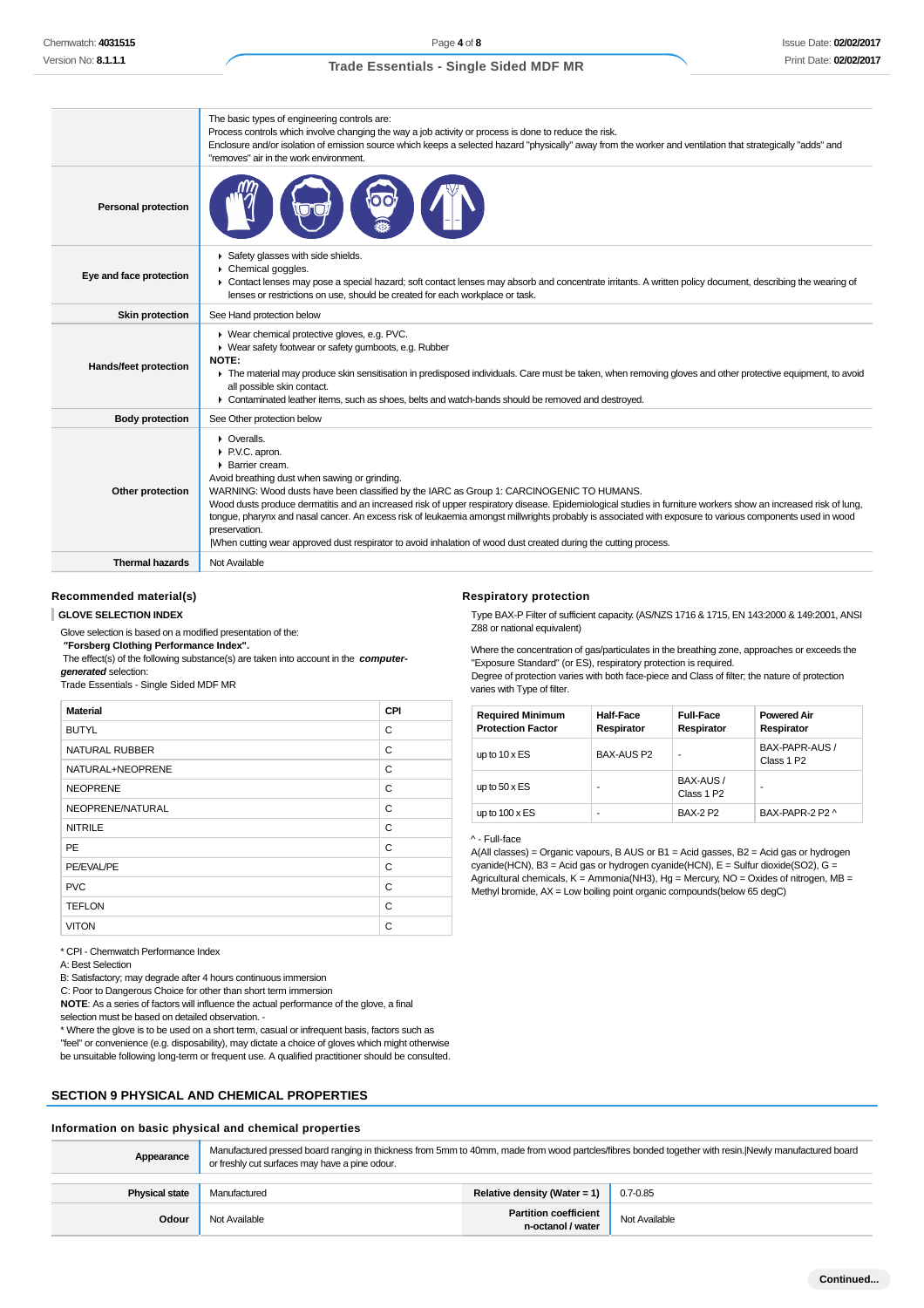| <b>Odour threshold</b>                          | Not Available  | Auto-ignition temperature<br>$(^{\circ}C)$ | >220           |
|-------------------------------------------------|----------------|--------------------------------------------|----------------|
| pH (as supplied)                                | Not Applicable | Decomposition<br>temperature               | Not Available  |
| Melting point / freezing<br>point $(^{\circ}C)$ | Not Applicable | Viscosity (cSt)                            | Not Applicable |
| Initial boiling point and<br>boiling range (°C) | Not Applicable | Molecular weight (g/mol)                   | Not Applicable |
| Flash point (°C)                                | Not Applicable | <b>Taste</b>                               | Not Available  |
| <b>Evaporation rate</b>                         | Not Applicable | <b>Explosive properties</b>                | Not Available  |
| Flammability                                    | Not Applicable | <b>Oxidising properties</b>                | Not Available  |
| Upper Explosive Limit (%)                       | Not Applicable | Surface Tension (dyn/cm or<br>$mN/m$ )     | Not Applicable |
| Lower Explosive Limit (%)                       | Not Applicable | <b>Volatile Component (%vol)</b>           | Not Applicable |
| Vapour pressure (kPa)                           | Not Applicable | Gas group                                  | Not Available  |
| Solubility in water (g/L)                       | Immiscible     | pH as a solution (1%)                      | Not Applicable |
| Vapour density $(Air = 1)$                      | Not Available  | VOC g/L                                    | Not Available  |

## **SECTION 10 STABILITY AND REACTIVITY**

| Reactivity                                 | See section 7                                                             |
|--------------------------------------------|---------------------------------------------------------------------------|
| <b>Chemical stability</b>                  | Product is considered stable and hazardous polymerisation will not occur. |
| Possibility of hazardous<br>reactions      | See section 7                                                             |
| <b>Conditions to avoid</b>                 | See section 7                                                             |
| Incompatible materials                     | See section 7                                                             |
| <b>Hazardous decomposition</b><br>products | See section 5                                                             |

## **SECTION 11 TOXICOLOGICAL INFORMATION**

## **Information on toxicological effects**

| Inhaled                          | The material is not thought to produce adverse health effects or irritation of the respiratory tract (as classified by EC Directives using animal models).<br>Nevertheless, good hygiene practice requires that exposure be kept to a minimum and that suitable control measures be used in an occupational setting.<br>► Hazard relates to dust released by sawing, cutting, sanding, trimming or other finishing operations.<br>New boards or freshly cut surfaces may have a pine/wood/resin odour which will dissipate with ventilation. When cutting, wood dust will be created which is<br>classified as a Hazardous Substance according to the criteria of NOHSC. Atmosphere should be checked and if necessary suitable arrangements made to<br>reduce the level of vapours in the breathing zone for persons working in the area. |                                                                                                                                                              |  |  |
|----------------------------------|--------------------------------------------------------------------------------------------------------------------------------------------------------------------------------------------------------------------------------------------------------------------------------------------------------------------------------------------------------------------------------------------------------------------------------------------------------------------------------------------------------------------------------------------------------------------------------------------------------------------------------------------------------------------------------------------------------------------------------------------------------------------------------------------------------------------------------------------|--------------------------------------------------------------------------------------------------------------------------------------------------------------|--|--|
| Ingestion                        | The material has NOT been classified by EC Directives or other classification systems as "harmful by ingestion". This is because of the lack of corroborating<br>animal or human evidence.                                                                                                                                                                                                                                                                                                                                                                                                                                                                                                                                                                                                                                                 |                                                                                                                                                              |  |  |
| <b>Skin Contact</b>              | through wounds, lesions or abrasions.                                                                                                                                                                                                                                                                                                                                                                                                                                                                                                                                                                                                                                                                                                                                                                                                      | Skin contact is not thought to have harmful health effects (as classified under EC Directives); the material may still produce health damage following entry |  |  |
| Eye                              | Although the material is not thought to be an irritant (as classified by EC Directives), direct contact with the eye may produce transient discomfort<br>characterised by tearing or conjunctival redness (as with windburn).                                                                                                                                                                                                                                                                                                                                                                                                                                                                                                                                                                                                              |                                                                                                                                                              |  |  |
| <b>Chronic</b>                   | This manufactured article is considered to have low hazard potential if handling and personal protection recommendations are followed                                                                                                                                                                                                                                                                                                                                                                                                                                                                                                                                                                                                                                                                                                      |                                                                                                                                                              |  |  |
|                                  |                                                                                                                                                                                                                                                                                                                                                                                                                                                                                                                                                                                                                                                                                                                                                                                                                                            |                                                                                                                                                              |  |  |
| <b>Trade Essentials - Single</b> | <b>TOXICITY</b>                                                                                                                                                                                                                                                                                                                                                                                                                                                                                                                                                                                                                                                                                                                                                                                                                            | <b>IRRITATION</b>                                                                                                                                            |  |  |
| <b>Sided MDF MR</b>              | Not Available                                                                                                                                                                                                                                                                                                                                                                                                                                                                                                                                                                                                                                                                                                                                                                                                                              | Not Available                                                                                                                                                |  |  |
|                                  | <b>TOXICITY</b>                                                                                                                                                                                                                                                                                                                                                                                                                                                                                                                                                                                                                                                                                                                                                                                                                            | <b>IRRITATION</b>                                                                                                                                            |  |  |
|                                  | dermal (rat) LD50: >2100 mg/kg <sup>[2]</sup>                                                                                                                                                                                                                                                                                                                                                                                                                                                                                                                                                                                                                                                                                                                                                                                              | Eye (rabbit): 0.1 ul/24h -SEVERE                                                                                                                             |  |  |
| urea/ formaldehyde resin         | Inhalation (rat) LC50: >0.167 mg/L/4hr <sup>[2]</sup>                                                                                                                                                                                                                                                                                                                                                                                                                                                                                                                                                                                                                                                                                                                                                                                      | Skin (rabbit): 500 mg/24h-SEVERE                                                                                                                             |  |  |
|                                  | Oral (rat) LD50: 8394 mg/kg <sup>[2]</sup>                                                                                                                                                                                                                                                                                                                                                                                                                                                                                                                                                                                                                                                                                                                                                                                                 |                                                                                                                                                              |  |  |
| melamine/ urea/                  | <b>TOXICITY</b>                                                                                                                                                                                                                                                                                                                                                                                                                                                                                                                                                                                                                                                                                                                                                                                                                            | <b>IRRITATION</b>                                                                                                                                            |  |  |
| formaldehyde resin               | Oral (rat) LD50: >5000 mg/kg <sup>[2]</sup>                                                                                                                                                                                                                                                                                                                                                                                                                                                                                                                                                                                                                                                                                                                                                                                                | Not Available                                                                                                                                                |  |  |
|                                  | <b>TOXICITY</b>                                                                                                                                                                                                                                                                                                                                                                                                                                                                                                                                                                                                                                                                                                                                                                                                                            | <b>IRRITATION</b>                                                                                                                                            |  |  |
|                                  | dermal (rat) LD50: >2000 mg/kg <sup>[1]</sup>                                                                                                                                                                                                                                                                                                                                                                                                                                                                                                                                                                                                                                                                                                                                                                                              | Eye (rabbit): 100 mg/24 hr-mild                                                                                                                              |  |  |
| paraffin wax                     | dermal (rat) LD50: >2000 mg/kg <sup>[1]</sup>                                                                                                                                                                                                                                                                                                                                                                                                                                                                                                                                                                                                                                                                                                                                                                                              | Skin (rabbit): 500 mg/24 hr-mild                                                                                                                             |  |  |
|                                  | Oral (rat) LD50: >4500 mg/kg <sup>[1]</sup>                                                                                                                                                                                                                                                                                                                                                                                                                                                                                                                                                                                                                                                                                                                                                                                                |                                                                                                                                                              |  |  |
|                                  | Oral (rat) LD50: >4500 mg/kg <sup>[1]</sup>                                                                                                                                                                                                                                                                                                                                                                                                                                                                                                                                                                                                                                                                                                                                                                                                |                                                                                                                                                              |  |  |
|                                  | <b>TOXICITY</b>                                                                                                                                                                                                                                                                                                                                                                                                                                                                                                                                                                                                                                                                                                                                                                                                                            | <b>IRRITATION</b>                                                                                                                                            |  |  |
| formaldehyde.                    | Dermal (rabbit) LD50: 270 mg/kg <sup>[2]</sup>                                                                                                                                                                                                                                                                                                                                                                                                                                                                                                                                                                                                                                                                                                                                                                                             | Eye (human): 4 ppm/5m                                                                                                                                        |  |  |
|                                  |                                                                                                                                                                                                                                                                                                                                                                                                                                                                                                                                                                                                                                                                                                                                                                                                                                            |                                                                                                                                                              |  |  |

**Continued...**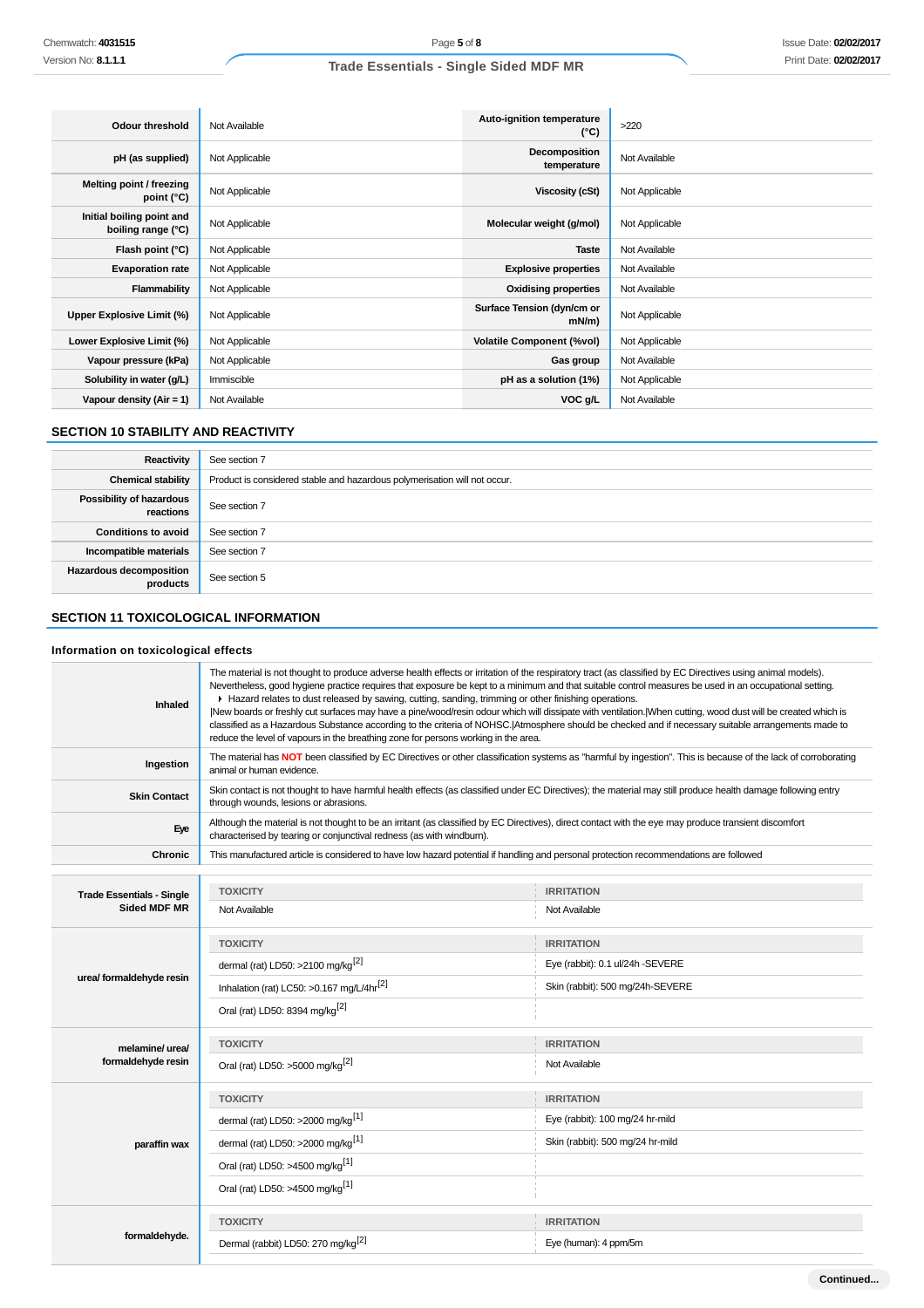|                                           | Inhalation (rat) LC50: 250 ppm/4hr <sup>[2]</sup>                                                                                                                                                                                                                                                                                                                   | Eye (rabbit): 0.75 mg/24H SEVERE                                                                                                                                                                                                                                                                                                                                                                                                                                                                                                                                                                                                                                                                                                                                                                                                                                                                                                                     |
|-------------------------------------------|---------------------------------------------------------------------------------------------------------------------------------------------------------------------------------------------------------------------------------------------------------------------------------------------------------------------------------------------------------------------|------------------------------------------------------------------------------------------------------------------------------------------------------------------------------------------------------------------------------------------------------------------------------------------------------------------------------------------------------------------------------------------------------------------------------------------------------------------------------------------------------------------------------------------------------------------------------------------------------------------------------------------------------------------------------------------------------------------------------------------------------------------------------------------------------------------------------------------------------------------------------------------------------------------------------------------------------|
|                                           | Oral (rat) LD50: 100 mg/kg <sup>[2]</sup>                                                                                                                                                                                                                                                                                                                           | Skin (human): 0.15 mg/3d-l mild                                                                                                                                                                                                                                                                                                                                                                                                                                                                                                                                                                                                                                                                                                                                                                                                                                                                                                                      |
|                                           |                                                                                                                                                                                                                                                                                                                                                                     | Skin (rabbit): 2 mg/24H SEVERE                                                                                                                                                                                                                                                                                                                                                                                                                                                                                                                                                                                                                                                                                                                                                                                                                                                                                                                       |
|                                           | <b>TOXICITY</b>                                                                                                                                                                                                                                                                                                                                                     | <b>IRRITATION</b>                                                                                                                                                                                                                                                                                                                                                                                                                                                                                                                                                                                                                                                                                                                                                                                                                                                                                                                                    |
| wood dust softwood                        | Not Available                                                                                                                                                                                                                                                                                                                                                       | Not Available                                                                                                                                                                                                                                                                                                                                                                                                                                                                                                                                                                                                                                                                                                                                                                                                                                                                                                                                        |
| Legend:                                   | extracted from RTECS - Register of Toxic Effect of chemical Substances                                                                                                                                                                                                                                                                                              | 1. Value obtained from Europe ECHA Registered Substances - Acute toxicity 2.* Value obtained from manufacturer's SDS. Unless otherwise specified data                                                                                                                                                                                                                                                                                                                                                                                                                                                                                                                                                                                                                                                                                                                                                                                                |
| <b>UREA/ FORMALDEHYDE</b><br><b>RESIN</b> | Somnolence, impaired liver function tests, changes in leucocyte (WBC) count recorded.                                                                                                                                                                                                                                                                               | NOTE: Substance has been shown to be mutagenic in at least one assay, or belongs to a family of chemicals producing damage or change to cellular DNA.                                                                                                                                                                                                                                                                                                                                                                                                                                                                                                                                                                                                                                                                                                                                                                                                |
|                                           | will pass through undigested.<br>Studies indicate that normal, branched and cyclic paraffins are absorbed from the mammalian gastrointestinal tract and that the absorption of n-paraffins is<br>inversely proportional to the carbon chain length, with little absorption above C30. With respect to the carbon chain lengths likely to be present in mineral oil, | "Hydrocarbon wax" describes a group of solid C20 to C36 paraffinic hydrocarbons which are not absorbed in the gastro-intestinal tract and in small quantity<br>The widespread use in cosmetic and in cosmetic surgery over many years demonstrates the low toxicity of refined waxes and many guidelines exist for their safe<br>use Notwithstanding this, there are occasional reports of adverse effects with these products. Subcutaneous deposits often referred to as paraffinoma, have<br>been described frequently following injection of these materials under the skin but these are not normally associated with other progressive changes.<br>Paraffin wax and microcrystalline were each administered orally as a solution in arachis oil to groups of 5 male and 5 female rats at dose levels of 1000 and<br>5000 g/kg bw. produced no clinical signs of toxicity during the seven day observation period and growth rates were normal. |

The material may cause severe skin irritation after prolonged or repeated exposure and may produce on contact skin redness, swelling, the production of vesicles, scaling and thickening of the skin. Repeated exposures may produce severe ulceration.

**FORMALDEHYDE.** Asthma-like symptoms may continue for months or even years after exposure to the material ceases. This may be due to a non-allergenic condition known as reactive airways dysfunction syndrome (RADS) which can occur following exposure to high levels of highly irritating compound. Key criteria for the diagnosis of RADS include the absence of preceding respiratory disease, in a non-atopic individual, with abrupt onset of persistent asthma-like symptoms within minutes to hours of a documented exposure to the irritant. A reversible airflow pattern, on spirometry, with the presence of moderate to severe bronchial hyperreactivity on methacholine challenge testing and the lack of minimal lymphocytic inflammation, without eosinophilia, have also been included in the criteria for diagnosis of RADS.

**WARNING:** This substance has been classified by the IARC as Group 1: **CARCINOGENIC TO HUMANS**. Tenth Annual Report on Carcinogens: Substance anticipated to be Carcinogen [National Toxicology Program: U.S. Dep. of Health & Human Services 2002] Allergic reactions involving the respiratory tract are usually due to interactions between IgE antibodies and allergens and occur rapidly. Allergic potential of the allergen and period of exposure often determine the severity of symptoms. Some people may be genetically more prone than others, and exposure to other irritants may aggravate symptoms. Allergy causing activity is due to interactions with proteins. Attention should be paid to atopic diathesis, characterised by increased susceptibility to nasal inflammation, asthma and eczema.

Exogenous allergic alveolitis is induced essentially by allergen specific immune-complexes of the IgG type; cell-mediated reactions (T lymphocytes) may be involved. Such allergy is of the delayed type with onset up to four hours following exposure.

**WOOD DUST SOFTWOOD** No significant acute toxicological data identified in literature search. For wood dusts: Wood dusts may cause respiratory symptoms including sensitisation and diminished respiratory function and may also be carcinogenic.

OSHA has determined that the health evidence for the toxicity of wood dust cannot be separately distinguished for soft wood and hard wood. A final OSHA ruling however establishes an 8-hour TWA PEL of 2.5 mg/m3 for Western red cedar wood dust, based on its widely recognized ability to cause immune-systemmediated allergic sensitization. Evidence in the record demonstrates the seriousness of this effect.

WARNING: Inhalation of wood dust by workers in the furniture and cabinet making industry has been related to nasal cancer [I.L.O. Encyclopedia] Use control measures to limit all exposures.

| UREA/FORMALDEHYDE | The following information refers to contact allergens as a group and may not be specific to this product.                             |
|-------------------|---------------------------------------------------------------------------------------------------------------------------------------|
|                   | <b>RESIN &amp; MELAMINE/</b> Contact allergies quickly manifest themselves as contact eczema, more rarely as urticaria or Quincke's o |

**UREA/ FORMALDEHYDE RESIN & FORMALDEHYDE.** t themselves as contact eczema, more rarely as urticaria or Quincke's oedema. The pathogenesis of contact eczema involves a cell-mediated (T lymphocytes) immune reaction of the delayed type. Other allergic skin reactions, e.g. contact urticaria, involve antibody-mediated immune reactions.

> $\circ$  $\circ$  $\circ$

 $\circ$ 

## **Acute Toxicity Carcinogenicity Skin Irritation/Corrosion Reproductivity Serious Eye Damage/Irritation STOT - Single Exposure**<br> **Damage/Irritation Respiratory or Skin sensitisation STOT - Repeated Exposure**<br> **STOT - Repeated Exposure**

| Continued |  |
|-----------|--|
|           |  |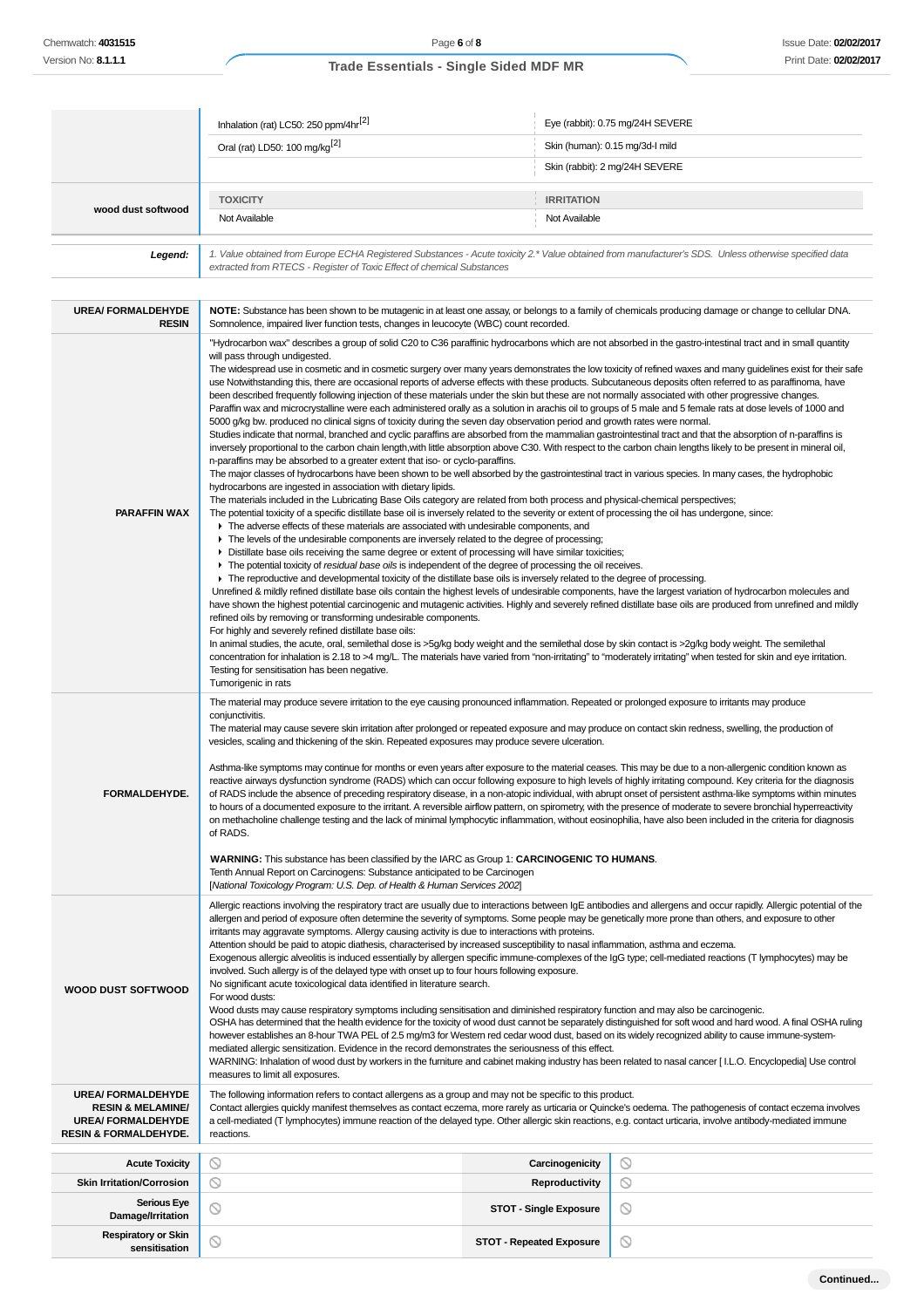**Mutagenicity Aspiration Hazard** 

 $\circledcirc$ 

Legend:  $\blacktriangleright$  - Data available but does not fill the criteria for classification  $\blacktriangleright$  – Data available to make classification

 $\bigcirc$  – Data Not Available to make classification

## **SECTION 12 ECOLOGICAL INFORMATION**

## **Toxicity**

| Ingredient               | Endpoint                                                                                                                                                                                                                                                                                                                                                                                 | <b>Test Duration (hr)</b> | <b>Species</b>                | Value          | Source |
|--------------------------|------------------------------------------------------------------------------------------------------------------------------------------------------------------------------------------------------------------------------------------------------------------------------------------------------------------------------------------------------------------------------------------|---------------------------|-------------------------------|----------------|--------|
| urea/ formaldehyde resin | LC50                                                                                                                                                                                                                                                                                                                                                                                     | 96                        | Fish                          | 1.50363mg/L    | 3      |
| urea/ formaldehyde resin | EC50                                                                                                                                                                                                                                                                                                                                                                                     | 96                        | Algae or other aquatic plants | 2140.75364mg/L | 3      |
| urea/ formaldehyde resin | EC50                                                                                                                                                                                                                                                                                                                                                                                     | $\overline{4}$            | Algae or other aquatic plants | 3915.10163mg/L | 3      |
| formaldehyde.            | <b>LC50</b>                                                                                                                                                                                                                                                                                                                                                                              | 96                        | Fish                          | $0.035$ mg/L   | 4      |
| formaldehyde.            | EC50                                                                                                                                                                                                                                                                                                                                                                                     | 48                        | Crustacea                     | $0.3$ mg/L     | 4      |
| formaldehyde.            | EC50                                                                                                                                                                                                                                                                                                                                                                                     | 96                        | Algae or other aquatic plants | 0.788mg/L      | 4      |
| formaldehyde.            | EC50                                                                                                                                                                                                                                                                                                                                                                                     | 48                        | Crustacea                     | $0.47$ mg/L    | 4      |
| formaldehyde.            | <b>NOEC</b>                                                                                                                                                                                                                                                                                                                                                                              | 96                        | Algae or other aquatic plants | $<$ 0.1 $mq/L$ | 4      |
| Legend:                  | Extracted from 1. IUCLID Toxicity Data 2. Europe ECHA Registered Substances - Ecotoxicological Information - Aguatic Toxicity 3. EPIWIN Suite V3.12 -<br>Aquatic Toxicity Data (Estimated) 4. US EPA, Ecotox database - Aquatic Toxicity Data 5. ECETOC Aquatic Hazard Assessment Data 6. NITE (Japan) -<br>Bioconcentration Data 7. METI (Japan) - Bioconcentration Data 8. Vendor Data |                           |                               |                |        |

#### **DO NOT** discharge into sewer or waterways.

#### **Persistence and degradability**

| Ingredient               | Persistence: Water/Soil     | Persistence: Air              |
|--------------------------|-----------------------------|-------------------------------|
| urea/ formaldehyde resin | LOW                         | LOW                           |
| formaldehyde.            | LOW (Half-life $= 14$ days) | LOW (Half-life $= 2.97$ days) |

## **Bioaccumulative potential**

| Ingredient               | <b>Bioaccumulation</b>    |
|--------------------------|---------------------------|
| urea/ formaldehyde resin | LOW (LogKOW = $-3.4014$ ) |
| formaldehyde.            | LOW (LogKOW = $0.35$ )    |

#### **Mobility in soil**

| Ingredient               | <b>Mobility</b>  |
|--------------------------|------------------|
| urea/ formaldehyde resin | $HIGH (KOC = 1)$ |
| formaldehyde.            | $HIGH (KOC = 1)$ |

## **SECTION 13 DISPOSAL CONSIDERATIONS**

#### **Waste treatment methods**

| <b>Product / Packaging</b><br>disposal | Recycle wherever possible or consult manufacturer for recycling options.<br>Consult State Land Waste Authority for disposal.<br>Bury or incinerate residue at an approved site.<br>Recycle containers if possible, or dispose of in an authorised landfill. |
|----------------------------------------|-------------------------------------------------------------------------------------------------------------------------------------------------------------------------------------------------------------------------------------------------------------|
|                                        |                                                                                                                                                                                                                                                             |
|                                        |                                                                                                                                                                                                                                                             |

## **SECTION 14 TRANSPORT INFORMATION**

## **Labels Required**

| <b>Marine Pollutan.</b>    | <b>NO</b> |
|----------------------------|-----------|
| HAZ <sup>(</sup><br>11 IV. | dicabla   |

## **Land transport (ADG): NOT REGULATED FOR TRANSPORT OF DANGEROUS GOODS**

#### **Air transport (ICAO-IATA / DGR): NOT REGULATED FOR TRANSPORT OF DANGEROUS GOODS**

#### **Sea transport (IMDG-Code / GGVSee): NOT REGULATED FOR TRANSPORT OF DANGEROUS GOODS**

**Transport in bulk according to Annex II of MARPOL and the IBC code** Not Applicable

## **SECTION 15 REGULATORY INFORMATION**

**Safety, health and environmental regulations / legislation specific for the substance or mixture**

**UREA/ FORMALDEHYDE RESIN(9011-05-6) IS FOUND ON THE FOLLOWING REGULATORY LISTS**